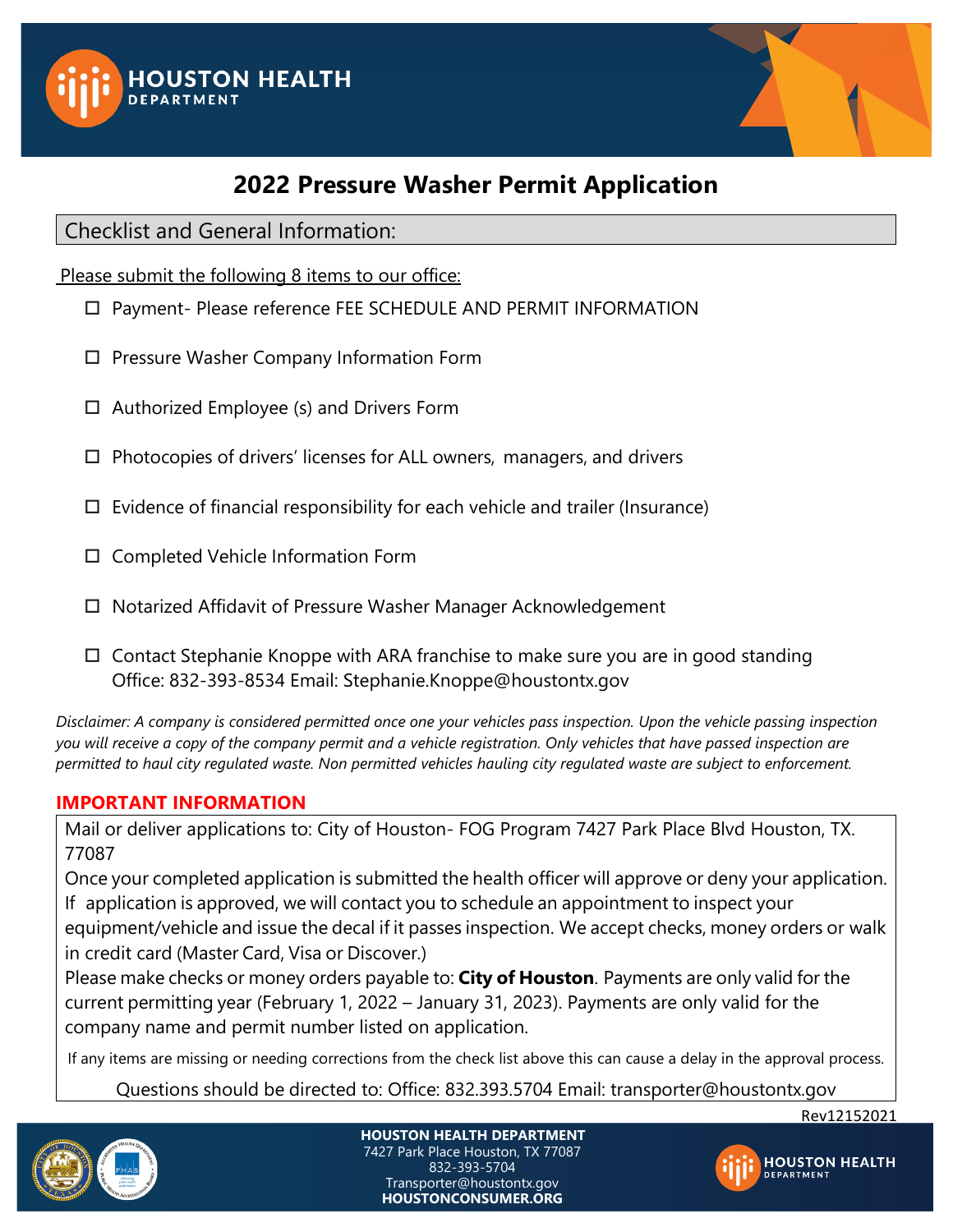

## Fee Schedule and Permit Information

#### **IMPORTANT INFORMATION**

Permit Information: Annual permit is for a permitting year which starts February 1, 2022 – January 31, 2023 Fee Schedule (Fees are Subject to Change on January  $1<sup>st</sup>$ ) Payments are only valid for the current permitting year. Payments are only valid for the company name and permit number listed on application. Permits are not transferrable when a change of ownership occurs. Temporary permits are 31 day permits and cannot exceed 3 times per year. The holder of a Pressure Washer permit or temporary Pressure Washer permit shall have a continuing duty to AMEND their original permit application whenever there is a change in an item for which a representation or response was given by the Pressure Washer in its original application. Any such amendment shall be made within (15) days of the occurrence of the event making the amendment necessary. City Code, Section 47-439.

#### **2022 Fee Schedule:**

|                             | <b>Application Fee</b> | Admin Fee | Total               |
|-----------------------------|------------------------|-----------|---------------------|
| Application Fee (Annual)    | \$109.86               | \$30.51   | \$140.37            |
| Vehicle Fee (Annual)        | \$775.16               | \$30.51   | \$805.67            |
| Application Fee (Temporary) | \$54.93                | \$30.51   | \$85.44             |
| Vehicle Fee (Temporary)     | \$61.03                | \$30.51   | \$91.54 per 31 days |

#### **ANNUAL- Transporter Permit Formula:**

# OF VEHICLES x \$805.67 VEHICLE FEE = <br>+ \$140.37APPLICATION FEE = Grand Total \$

#### **TEMPORARY- Transporter Permit Formula:**

31 DAY TEMP # OF VEHICLES X \$91.54 VEHICLE FEE= + \$85.44 TEMP APPLICATION FEE = Grand Total \$

62 DAY TEMP

# OF VEHICLES X \$183.08 VEHICLE FEE= \_\_\_\_\_\_\_\_\_ + \$85.44 TEMP APPLICATION FEE = Grand Total \$

93 DAY TEMP

# OF VEHICLES X \$274.62 VEHICLE FEE=  $+$  \$85.44 TEMP APPLICATION FEE = Grand Total \$



**HOUSTON HEALTH DEPARTMENT** 7427 Park Place Houston, TX 77087 832-393-5704 Transporter@houstontx.gov **HOUSTONCONSUMER.ORG**

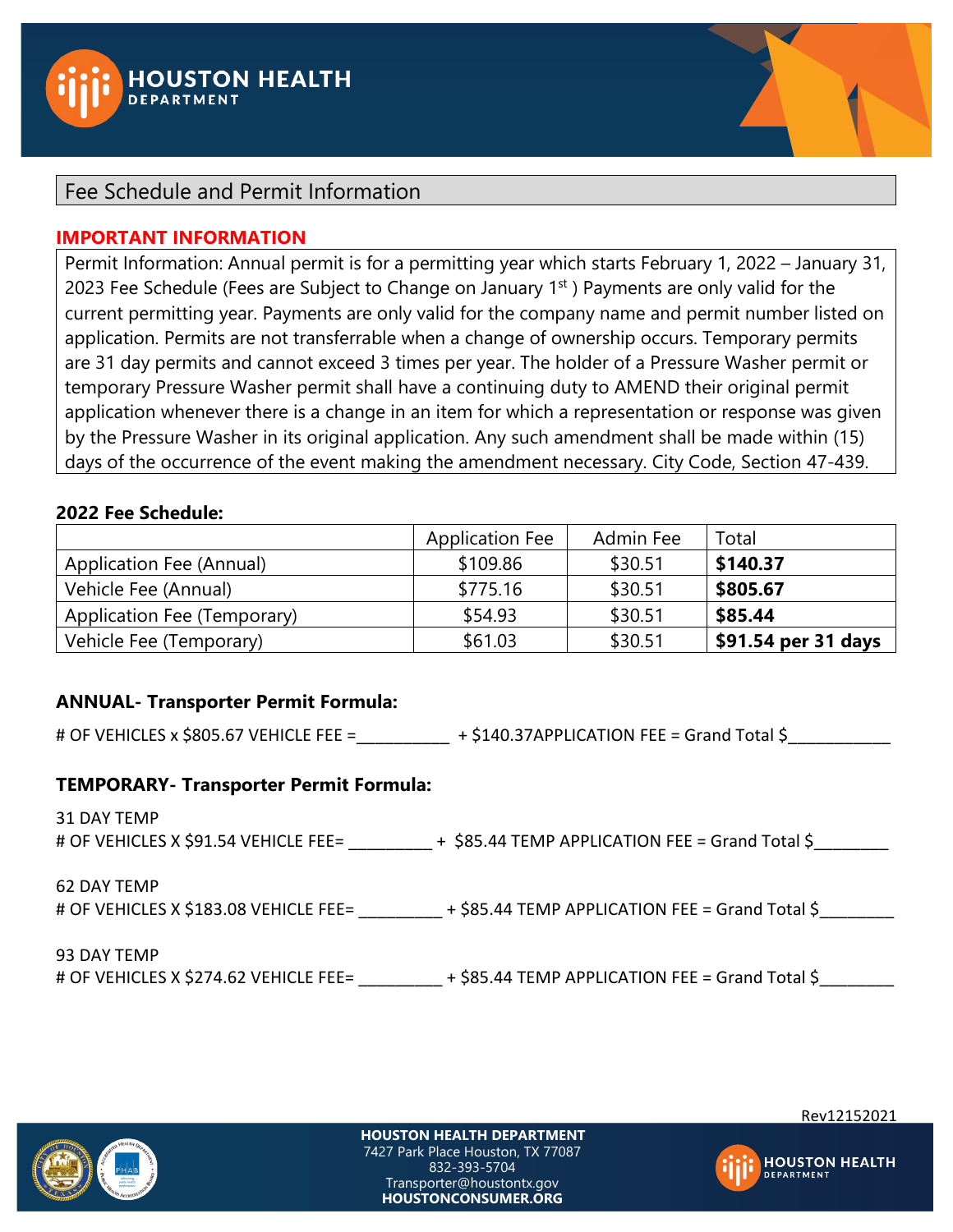



## 2022 Pressure Washer Company Information

| <b>GENERAL INFORMATION</b> |               |         |       |       |
|----------------------------|---------------|---------|-------|-------|
| Company Name               | Telephone No. |         |       | Email |
| <b>Physical Address</b>    | City          |         | State | Zip   |
| <b>Mailing Address</b>     | City          |         | State | Zip   |
| <b>Truck Address</b>       | City          |         | State | Zip   |
| Owner Name                 | DL No         | Email   |       |       |
| Pressure Washer Manager    | DL No         | Cell No |       | Email |

#### **PREVIOUS PERMIT INFORMATION**

Have you been permitted by the City of Houston to transport city regulated waste before? Is yes, what was the Previous Permit No?

Are there any other names this company is operating under? If so, list ALL names and permit numbers.

## **REQUIREMENTS AND CONDITIONS FOR ISSUANCE OF DECALS**

Has the Owner or Pressure Washer manager been convicted of any violations of this article or the solid waste laws in previous years? (If yes, explain)

Will you be providing services to City of Houston facilities? (If yes, provide point of contact name, phone no, and address of facility)

Are you storing city regulated waste in holding tanks? (If yes, provide address of holding tank locations)

| Method of Payment:      | $\Box$ Check $\Box$<br>Money Order Lack Credit Card | Amount:                        |
|-------------------------|-----------------------------------------------------|--------------------------------|
| Check/Money Order/CC #: |                                                     | $\Box$ Walked in $\Box$ Mailed |
| Check/M.Order/CC Date:  |                                                     | Processed by:                  |

Rev12152021



#### **HOUSTON HEALTH DEPARTMENT** 7427 Park Place Houston, TX 77087 832-393-5704 Transporter@houstontx.gov **HOUSTONCONSUMER.ORG**

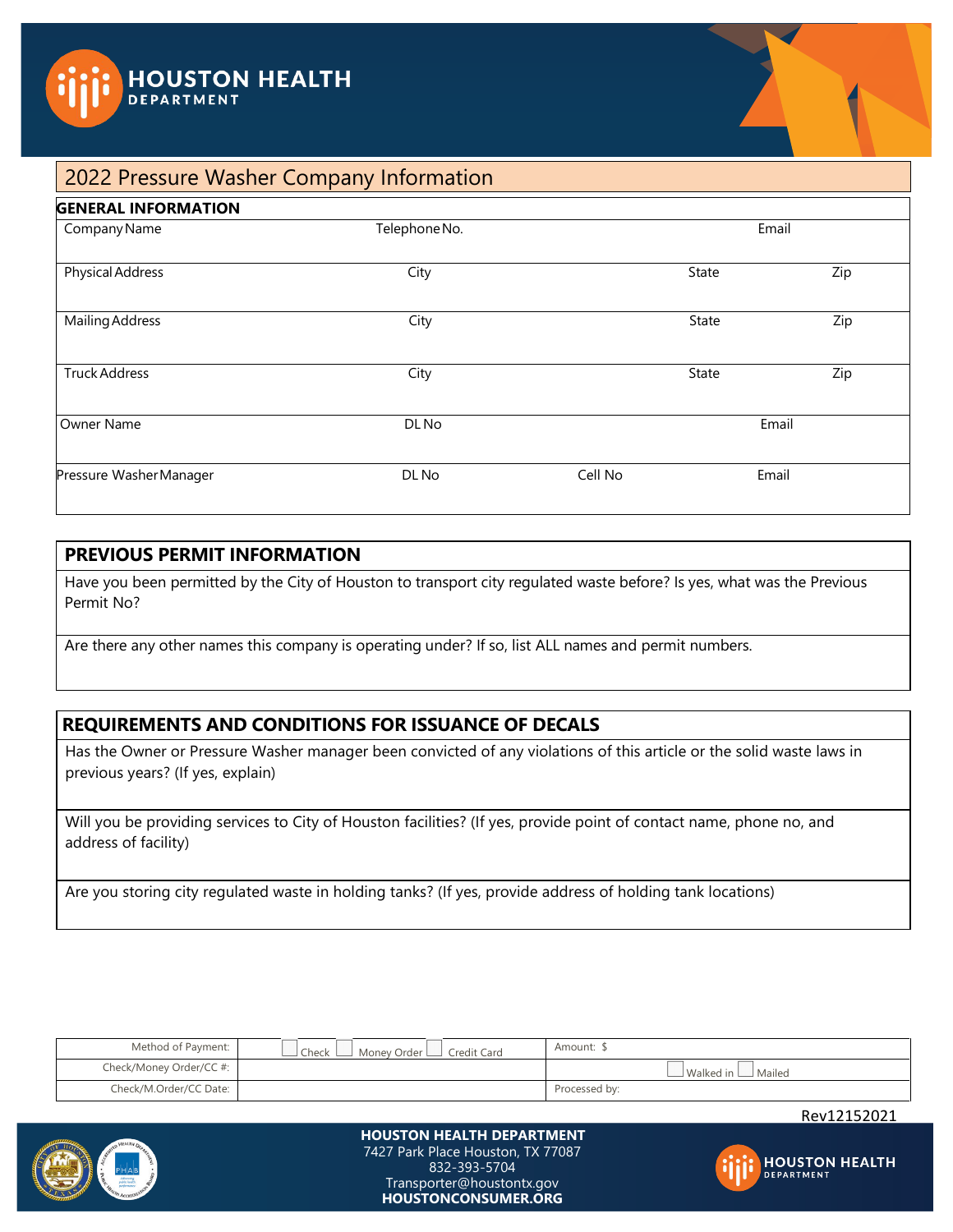



## Authorized Employee(s) & Driver(s)

*Include attachment if necessary \*\*Only individuals listed below are allowed to purchase manifest\*\**

**Include clear and valid photocopies of drivers' licenses for ALL owners, managers, and drivers** Name **Name Driver License No. Date of Birth** 



**HOUSTON HEALTH DEPARTMENT** 7427 Park Place Houston, TX 77087

832-393-5704 Transporter@houstontx.gov **HOUSTONCONSUMER.ORG**

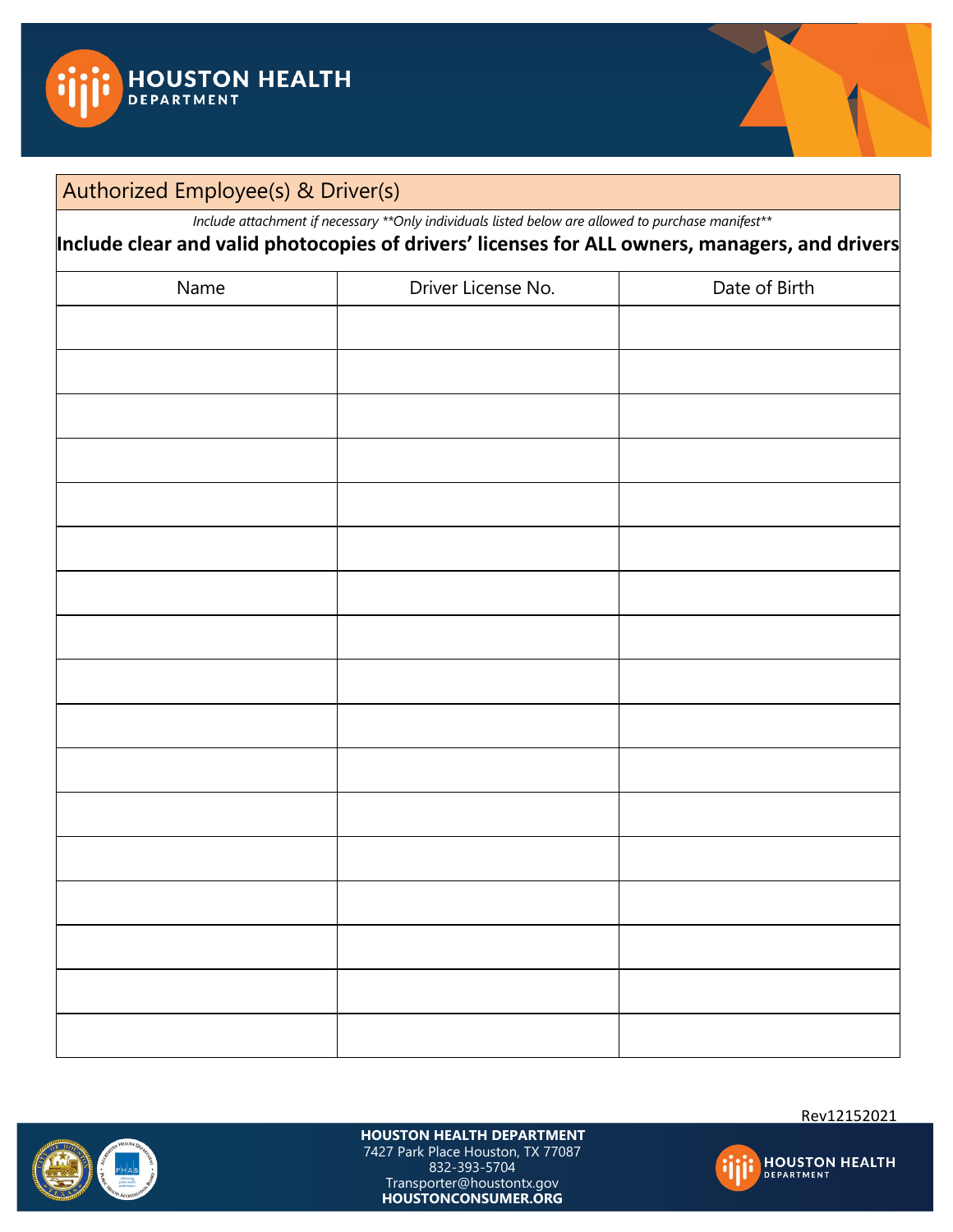



## Vehicle Registration Information

COMPLETE THE VEHICLE INFORMATION FORM AND SUBMIT WITH APPLICATION The health officer shall issue registration decals for a given vehicle only if each of the following conditions exist:

- 1) The Pressure Washer holds a current and valid Pressure Washer permit, current ARA franchise agreement (if applicable), and the information contained on the vehicle's registration or title corresponds to the information given on the Pressure Washer's permit application or an amendment thereto.
- 2) The Pressure Washer has paid the applicable vehicle registration and ARA franchise fees and makes the vehicle available to the health officer for verification.
- 3) The Pressure Washer name and telephone number are placed on each side of the vehicle(s) tractor or trailer and are at least three inches (3") high having a brush stroke width of at least 3/8 inch. Magnets are not allowed and will not pass inspection.
- 4) The vehicle has a current state inspection sticker and current license registration.

## **On-site Pressure Washing Demonstration:**

During the time of inspection a demonstration must be performed before vehicle is permitted. All equipment including water must be provided at the time of inspection.

## **IMPORTANT INFORMATION**

Please provide vehicle information for both truck and trailer as a unit.

**City Truck #:** Vehicle # assigned to vehicle by City of Houston and can be located on decals or registration certificates.

**Truck and Trailers:** Please include information for both truck and trailer when applicable. If permitting truck only, please select truck and only list VIN and license plate number for truck. If permitting trailer only, please select trailer and only list VIN and license plate number for trailer.

After the application is approved you will be contacted, and a time will be scheduled to bring your vehicles for vehicle inspection. Ensure to arrive 15 minutes prior to your scheduled inspection time.

## **VEHICLES WILL NOT BE ACCEPTED FOR INSPECTION WITHOUT AN APPOINTMENT**



**HOUSTON HEALTH DEPARTMENT** 7427 Park Place Houston, TX 77087 832-393-5704 Transporter@houstontx.gov **HOUSTONCONSUMER.ORG**



**HOUSTON HEALTH**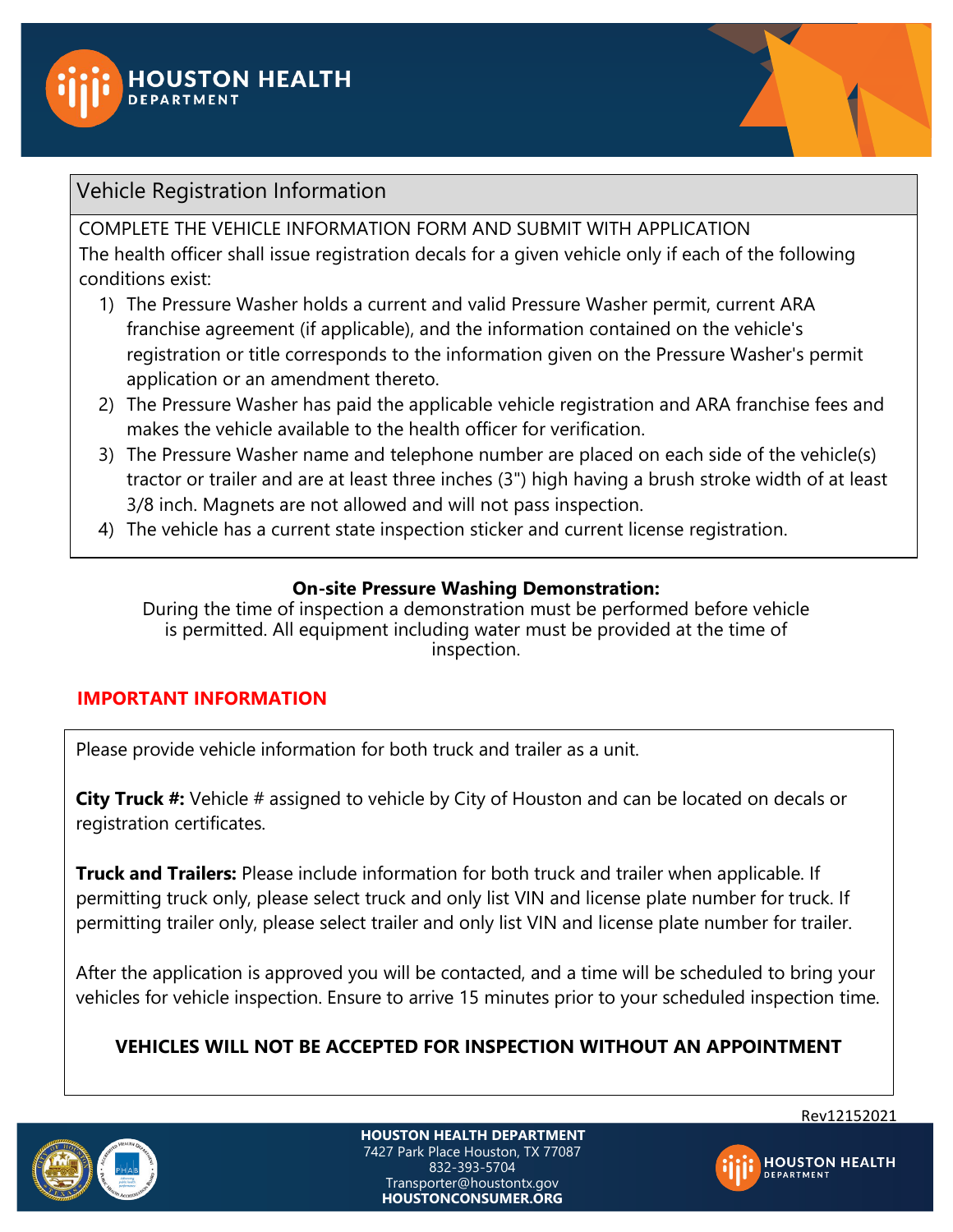



## Vehicle Information COH Permit#: City Truck # Company Company  $\begin{array}{|c|c|c|c|}\n\hline\n\text{Fleet } & \text{Truek Type:} & \text{Make/Model} & \text{Year} & \text{Tank Capacity} \\
\hline\n\end{array}$ Gallons License Plate  $\#$  Vehicle Identification  $\#$ For City Use Only **Truck** Trailer **Truck** Trailer **Truck** Trailer Truck Trailer **Truck** Trailer **Truck** Trailer Truck Trailer **Truck** Trailer **Truck** Trailer Truck Trailer **Truck Type:** Truckbed, Trailer, or Other



**HOUSTON HEALTH DEPARTMENT** 7427 Park Place Houston, TX 77087 832-393-5704 Transporter@houstontx.gov **HOUSTONCONSUMER.ORG**

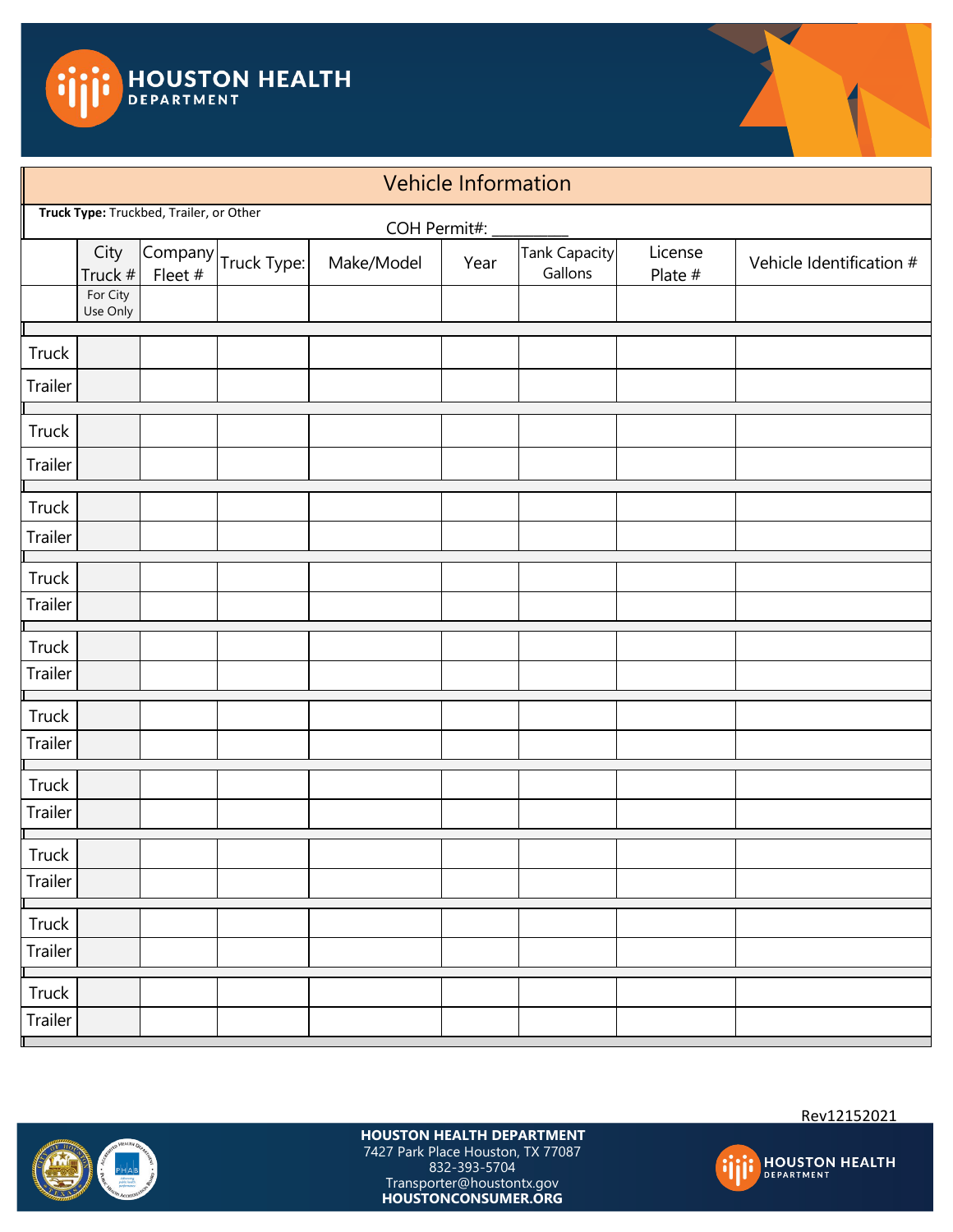



## Affidavit of Pressure Washer Manager Acknowledgement

The information submitted in the pressure washer application is true, complete and accurate. I understand that submitting an incomplete or inaccurate application will result in the forfeiture of my application fee, and falsification of the information contained herein will result in the forfeiture of my Solid/Special Waste Pressure Washers permit. I understand it is my responsibility to schedule vehicle inspections to ensure vehicles are permitted prior to transporting city-regulated waste generated within the City of Houston limits. I acknowledge the receipt of the Pressure Washer Fact Sheet and I understand that by signing this application I will be recognized as the responsible party and may receive all enforcement action.

Responsible Person: \_\_\_\_\_\_\_\_\_\_\_\_\_\_\_\_\_\_\_\_\_\_\_\_\_\_\_\_\_\_\_\_\_\_\_\_\_\_\_\_\_\_\_\_\_\_\_

 *(Print)*

Affiant: \_\_\_\_\_\_\_\_\_\_\_\_\_\_\_\_\_\_\_\_\_\_\_\_\_\_\_\_\_\_\_\_\_\_\_\_\_\_\_\_\_

*(Signature of Responsible Person)*

Subscribe and sworn to before me by affiant this \_\_\_\_\_\_\_\_day of \_\_\_\_\_\_\_\_\_\_\_\_\_\_\_\_\_\_\_\_\_\_\_\_20\_\_\_\_\_\_\_\_.

NOTARY PUBLIC in and for THE STATE OF

*Ink notary stamps only. No embossed stamps.*

Notary Signature: \_\_\_\_\_\_\_\_\_\_\_\_\_\_\_\_\_\_\_\_\_\_\_\_\_\_\_\_\_\_\_\_\_\_\_\_

My commission expires: \_\_\_\_\_\_\_\_\_\_\_\_\_\_\_\_\_\_\_\_\_\_\_\_\_\_\_\_\_\_



**HOUSTON HEALTH DEPARTMENT** 7427 Park Place Houston, TX 77087 832-393-5704 Transporter@houstontx.gov **HOUSTONCONSUMER.ORG**

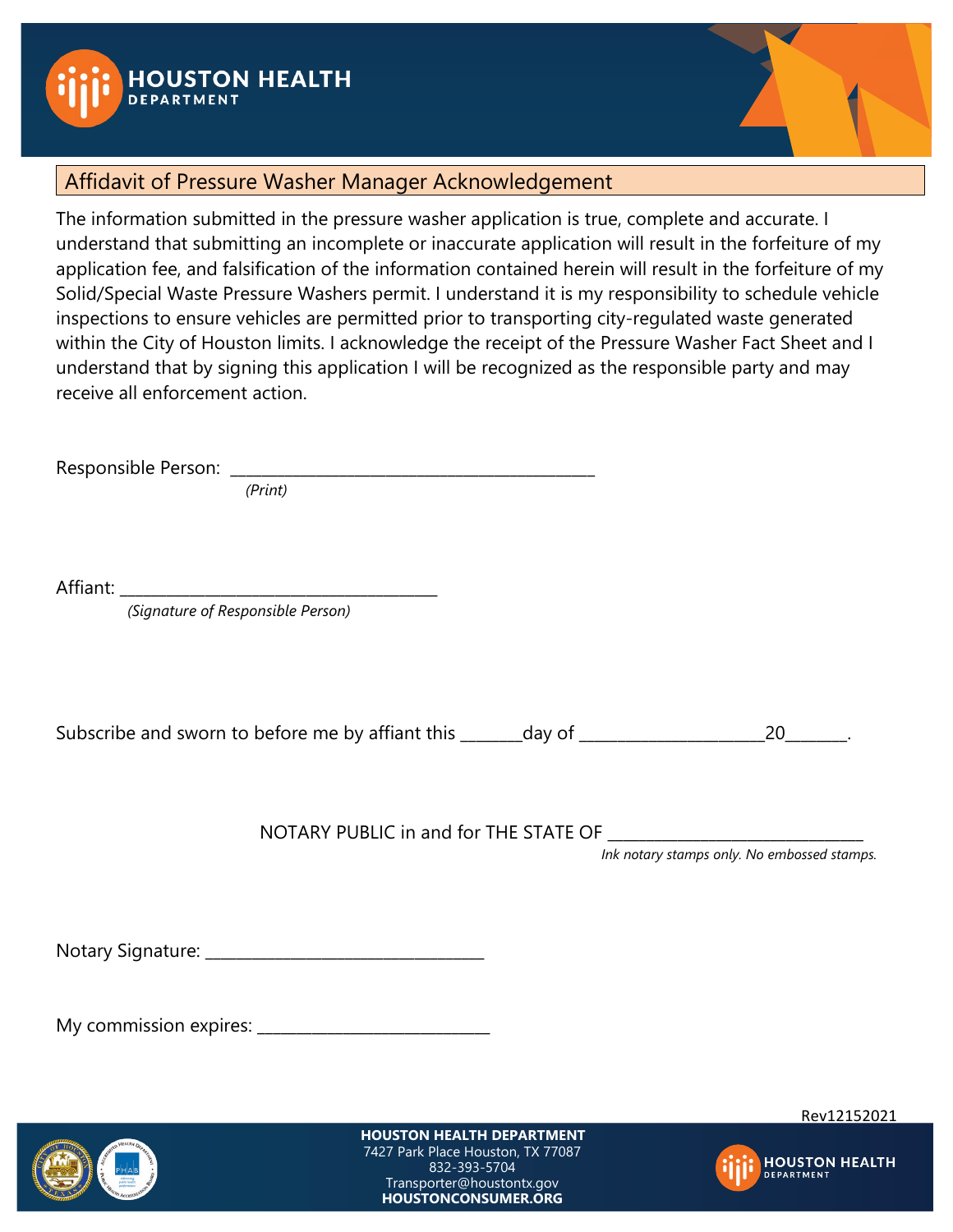



## 2022 Pressure Washer Fact Sheet

## **IMPORTANT INFORMATION**

Please read, this fact sheet is referenced in Affidavit of Pressure Washer Manager Acknowledgement.

- 1) Training is available upon request for drivers and office staff. Please call 832-393-5704 to schedule an appointment.
- 2) Pressure Washers reclaiming and operating within the City limits of Houston must be permitted as a City Regulated Waste Pressure Washer.
	- a. All vehicles must be registered for the current permit year (expires January 31, 2023)
	- b. Current and valid registration decals from City Health and ARA departments must be visible and free from any obstruction.
	- c. In order to obtain a replacement decal, the Pressure Washer must surrender the decals to be replaced. If the decals are not surrendered, then the full vehicle registration fee is required.
	- d. Temporary permits are available but cannot exceed three months (93 days) duration. Once permit is expired an annual permit must be obtained to continue service during permit year.
	- e. Registration decals must be visible and free from any obstruction.
	- f. City issued vehicle registration for permitted year must be present in vehicle at all times.
	- g. Vehicle/Tank must be in good working condition.
	- h. In the event of an accident or vehicle malfunction, please contact and email Transporter@houstontx.gov within (3) days and prior to submitting monthly report to avoid issues with monthly reporting of waste.
	- i. Application must include the following:
		- i. Vehicle and Trailer insurance policy information
		- ii. Copies of Driver's license of all Drivers using permitted vehicle
		- iii. Vehicle and Trailer information (VIN and License plate information)
		- iv. Application and vehicle registration fees
		- v. Notarized Affidavit of Pressure Washer Manger Acknowledgement Form
		- vi. Description of Operation Form
- 3) Mobile car washing is not authorized & will be subject to enforcement. Commercial fleet washing can be approved with proper documents submitted to the Health Department.
- 4) City of Houston issued manifest must be used for all waste originating within City limits of Houston
	- a. All manifest must be signed and date-stamped by disposal site.



**HOUSTON HEALTH DEPARTMENT** 7427 Park Place Houston, TX 77087 832-393-5704 Transporter@houstontx.gov **HOUSTONCONSUMER.ORG**



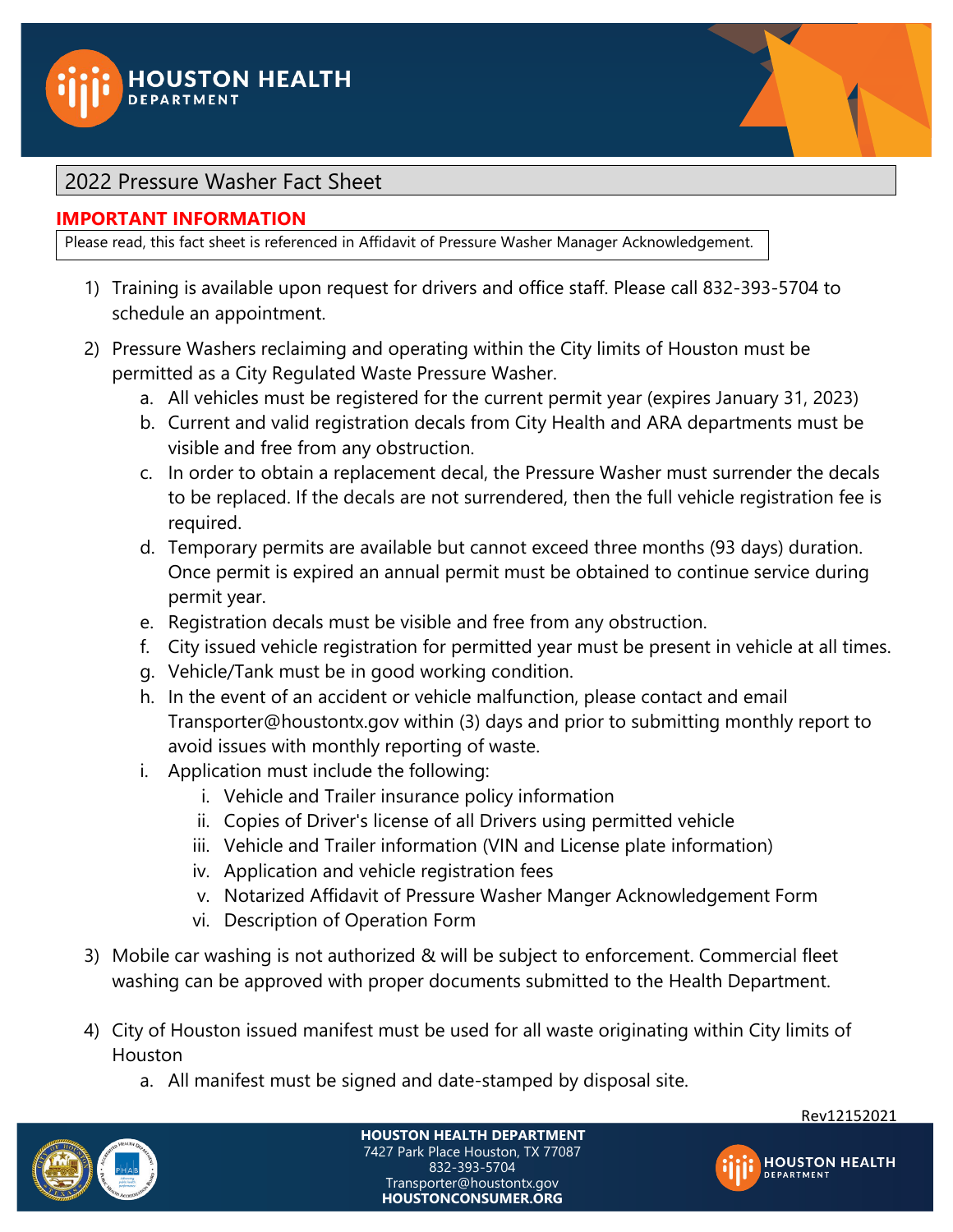



- b. One manifest is used per load and location or one manifest per dump.
- 5) All waste generated from pressure washer must be reclaimed.
	- a. During the time of inspection, a demonstration must be performed before vehicle is permitted.
	- b. All equipment including water must be provided at the time of inspection.
- 6) Monthly Report documenting all activities, manifest used and processing fee of \$4.27 per manifest must be submitted or postmarked by the 15th of each month. If the 15th is a holiday or weekend, the report must be submitted on the following business day. All permitted Pressure Washers are required to submit report even when no work is done for that month. All forgotten or misplaced manifests that were not submitted with a monthly report must be submitted using a separate monthly report form. These manifests cannot be submitted with a different report month. All manifests submitted after the 15th will be subject to enforcement action. A complete monthly report includes the following: monthly report form, full payment in check or money order, and manifest. In the event we do not receive a completed report the report will be returned and considered late.
- 7) Waste must be disposed of at an approved disposal site by the end of each month.



**HOUSTON HEALTH DEPARTMENT**

7427 Park Place Houston, TX 77087 832-393-5704 Transporter@houstontx.gov **HOUSTONCONSUMER.ORG**



Rev12152021

**HOUSTON HEALTH**